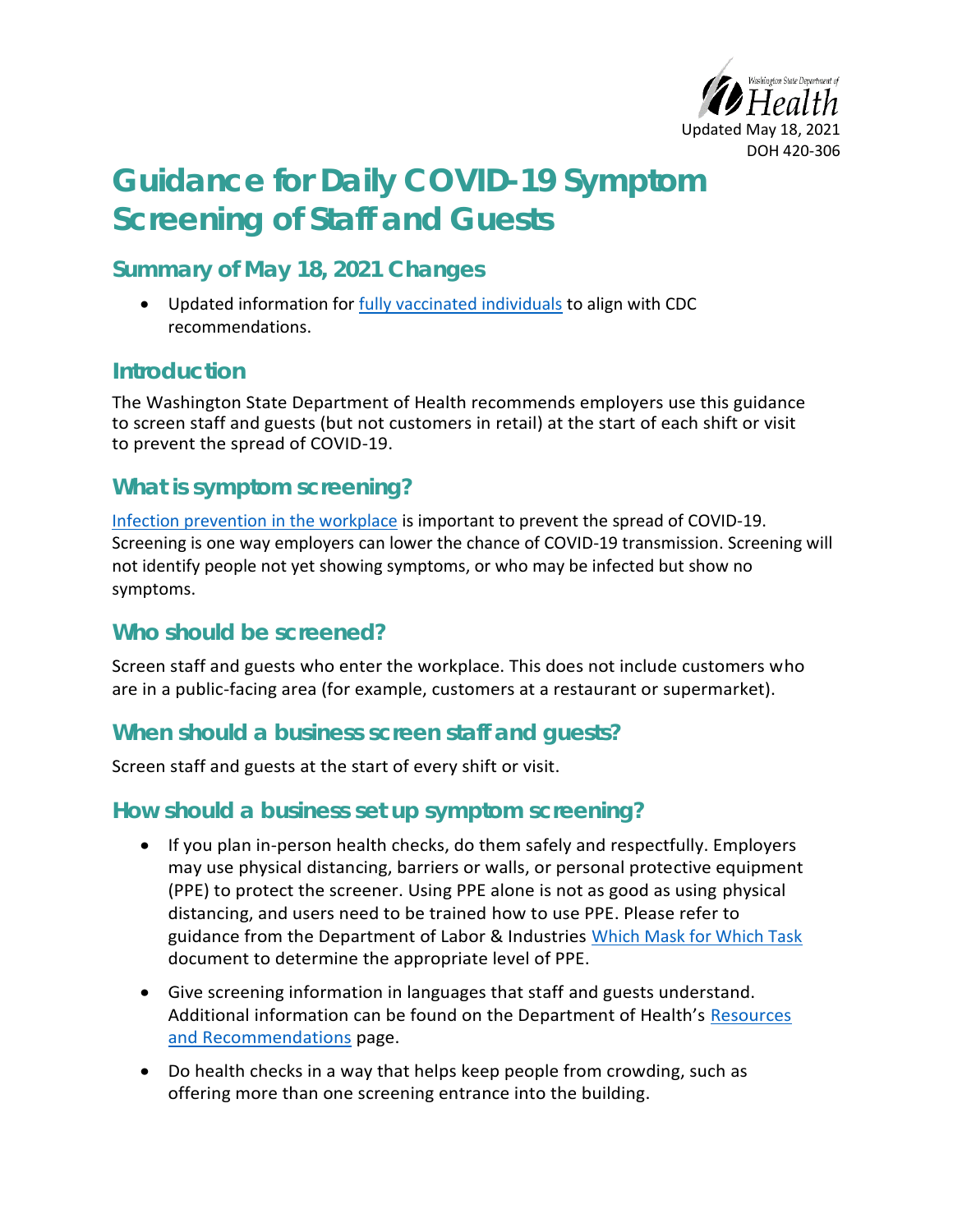- To prevent stigma and discrimination, make staff health screenings as private as possible. Do not judge staff or guests based on race or country of origin.
- Keep medical status and history safe from others. Follow guidance from the [Equal Employment Opportunity Commission](https://www.eeoc.gov/wysk/what-you-should-know-about-covid-19-and-ada-rehabilitation-act-and-other-eeo-laws) for safekeeping of medical records from health checks.
- Keep a record of daily symptom screening results for at least 28 days.
- Follow the directions below on [How to screen for COVID-19.](#page-1-0) A additional screening tool example is available here: [https://www.cdc.gov/screening/index.html.](https://www.cdc.gov/screening/index.html)

### <span id="page-1-0"></span>**How to screen for COVID-19**

Ask the following questions.

- 1. Do you have any of these [symptoms](https://www.cdc.gov/coronavirus/2019-ncov/symptoms-testing/symptoms.html) that are not caused by another condition?
	- Fever or chills
	- Cough
	- Shortness of breath or difficulty breathing
	- Fatigue
	- Muscle or body aches
- Headache
- Recent loss of taste or smell
- Sore throat
- Congestion
- Nausea or vomiting
- Diarrhea
- 2. If you are **not fully vaccinated**, have you been in close contact with anyone with COVID-19 in the past 14 days? Close contact is being within 6 feet for 15 minutes or more over a 24-hour period with a person; or having direct contact with fluids from a person with COVID-19 with or without wearing a mask (i.e., being coughed or sneezed on).
- 3. Have you had a positive COVID-19 test for active virus in the past 10 days, or are you awaiting results of a COVID-19 test?
- 4. Within the past 14 days, has a public health or medical professional told you to selfmonitor, self-isolate, or self-quarantine because of concerns about COVID-19 infection?

### **What's the difference between isolation and quarantine?**

- **Isolation** is what you do if you have COVID-19 symptoms, are awaiting test results, or have tested positive. Isolation means you stay home and away from others (including household members) for the recommended period of time to avoid spreading illness.
- **Quarantine** is what you do if you have been exposed to COVID-19. Quarantine means you stay home and away from others for the recommended period of time in case you are infected and are contagious. Quarantine becomes isolation if you later test positive for COVID-19 or develop symptoms.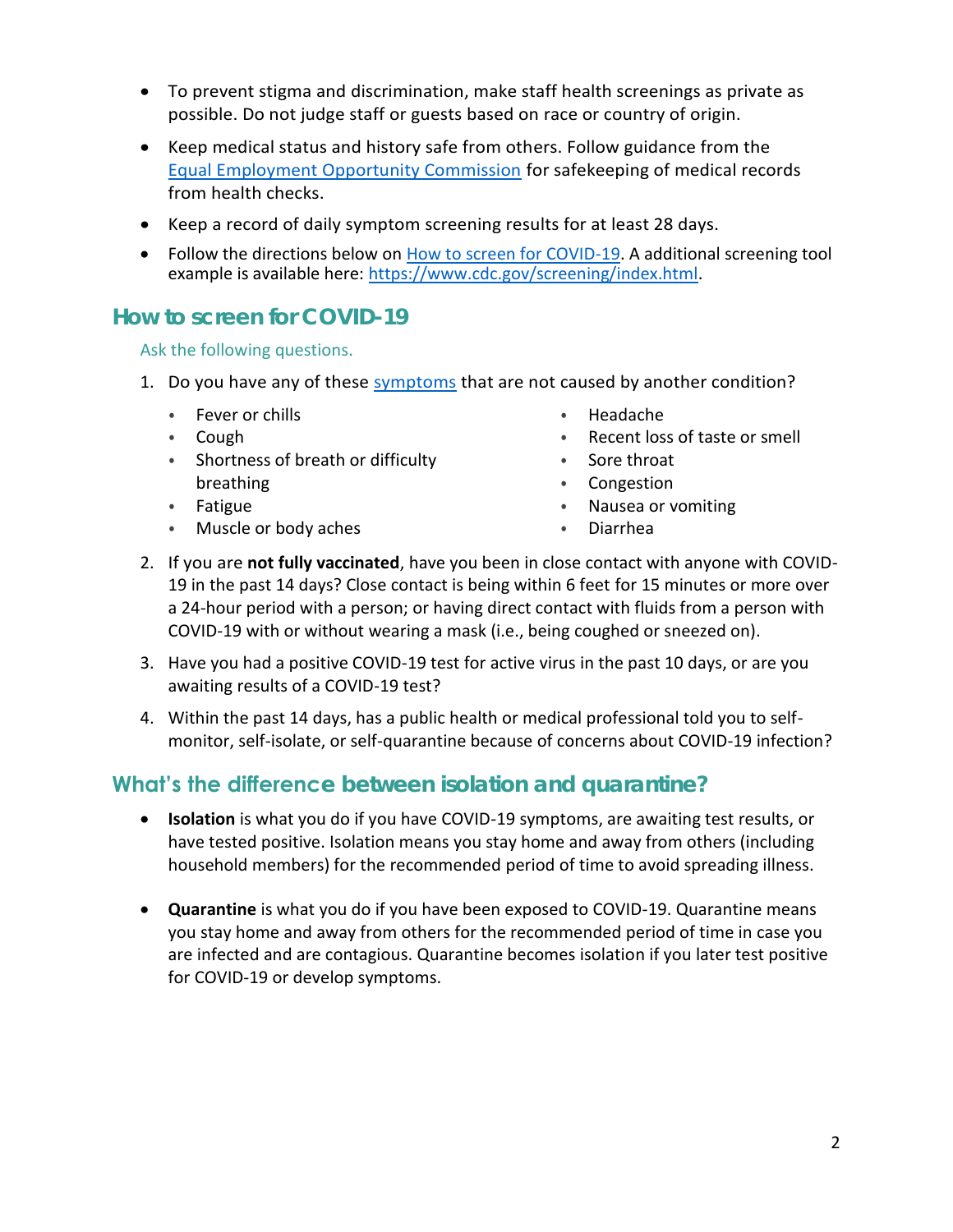# **What should a business do if staff answer "yes" to these questions?**



**\***Bringing exposed critical infrastructure or essential workers who are not experiencing any symptoms and have not tested positive back into onsite operations should be used as **a last resort and only in limited circumstances**, such as when cessation of operation of a facility may cause serious harm or danger to public health or safety. See [this guidance from the CDC](https://www.cdc.gov/coronavirus/2019-ncov/community/critical-infrastructure-sectors.html) and contact your local health department for more information.

**\*\*If somebody does not have a doctor or health care provider:** many locations have free or low-cost testing, regardless of immigration status. See the [Department of Health's Testing FAQ](https://www.doh.wa.gov/Emergencies/COVID19/TestingforCOVID19) or call the [WA State COVID-19 Information Hotline.](https://www.doh.wa.gov/Emergencies/COVID19/ContactUs)

#### **Quarantine for Fully Vaccinated Persons**

Fully vaccinated persons with an exposure to someone with COVID-19 are **not** required to quarantine if they meet all of the following criteria:

- Are fully vaccinated (see [When You've Been Fully Vaccination](#page-3-0) section below for more information.)
- Have not had symptoms since current COVID-19 exposure.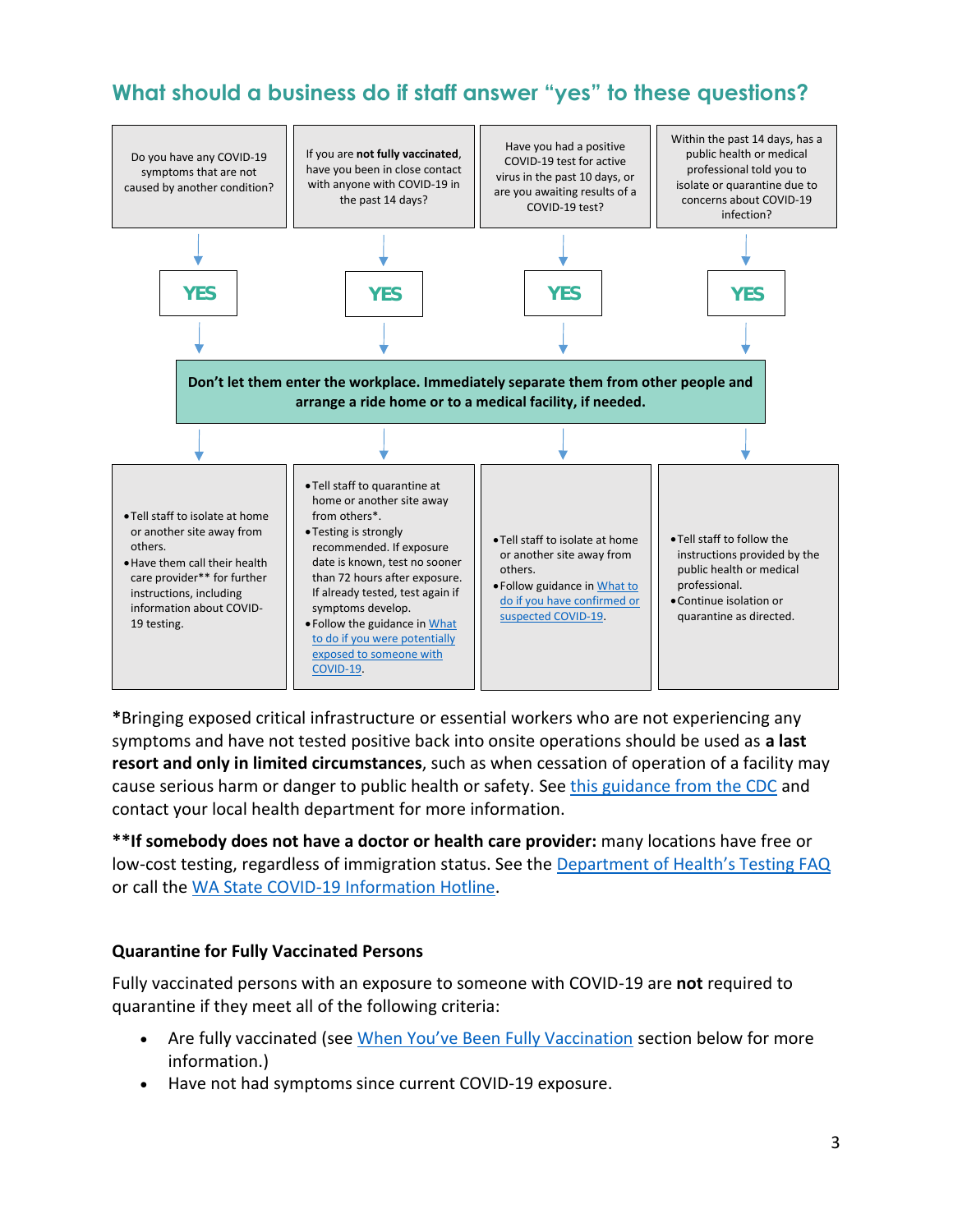#### **Quarantine When You Are Not Yet Fully Vaccinated**

Current quarantine recommendations are to stay in quarantine for 14 days after last contact. **This is the safest option**. Monitor symptoms during this time, and if any [COVID-19](https://www.cdc.gov/coronavirus/2019-ncov/symptoms-testing/symptoms.html)  [symptoms](https://www.cdc.gov/coronavirus/2019-ncov/symptoms-testing/symptoms.html) develop during the 14 days, get tested. Certain high-risk settings or groups **should** use the 14-day quarantine option:

- People who work or stay in an acute or long-term healthcare setting.
- People who work or stay in a correctional facility.
- People who work or stay in a shelter or transitional housing.
- People who live in communal housing such as dormitories, fraternities or sororities.
- People who work in crowded work situations where physical distancing is impossible due to the nature of the work such as in a warehouse or factory.
- People who work on fishing or seafood processing vessels.

If this is not possible, stay in quarantine for 10 days after your last contact, without additional testing. If any COVID-19 symptoms develop during the 10 days, stay in quarantine the full 14 days and get tested. **Keep watching for symptoms until day 14.**

Under special circumstances it may be possible to end quarantine after 7 full days beginning after last contact *if* you have been without symptoms *and* after receiving a negative result from a test (get tested no sooner than 48 hours before ending quarantine.) *This will depend on availability of testing resources.* **Keep watching for symptoms until day 14.**

Consult your local health jurisdiction to determine the best option for your specific circumstances.

# **Prevent the spread of COVID-19**

- <span id="page-3-0"></span>• If you are unvaccinated, **use cloth face coverings and maintain physical distance** to protect yourself and prevent the spread of COVID-19. Take measures to [improve](https://www.cdc.gov/coronavirus/2019-ncov/community/ventilation.html)  [ventilation,](https://www.cdc.gov/coronavirus/2019-ncov/community/ventilation.html) where possible.
	- $\circ$  A cloth face covering is anything the completely covers your mouth and nose, and fits securely on the sides of your face and under your chin. It should be made of two or more layers of tightly woven fabric with ties or straps that go around your head or behind your ears. A face shield with a drape can be used by people with developmental, behavioral, or medical conditions that prevent them from wearing a cloth face covering. Face shields may also be used by children in childcare, day camp, and K-12 settings. In the workplace, masks or respirators may be required as they are more protective than cloth face coverings.
	- o Guidance from the Centers for Disease Control and Prevention (CDC) [recommends strategies](https://www.cdc.gov/coronavirus/2019-ncov/your-health/effective-masks.html) to improve mask fitting to more effectively slow the spread of COVID-19. These strategies include wearing a cloth mask over a medical procedure mask, knotting the ear loops of a medical procedure mask, using a mask fitter, or using a nylon covering over a mask. In addition, DOH does not recommend the use of masks with exhalation valves or vents, or single layer bandanas and gaiters. (Respirators with exhalation valves are okay when used in accordance with guidance published by DOH and [L&I.](https://lni.wa.gov/agency/outreach/coronavirus-covid-19-worker-face-covering-and-mask-requirements-questions))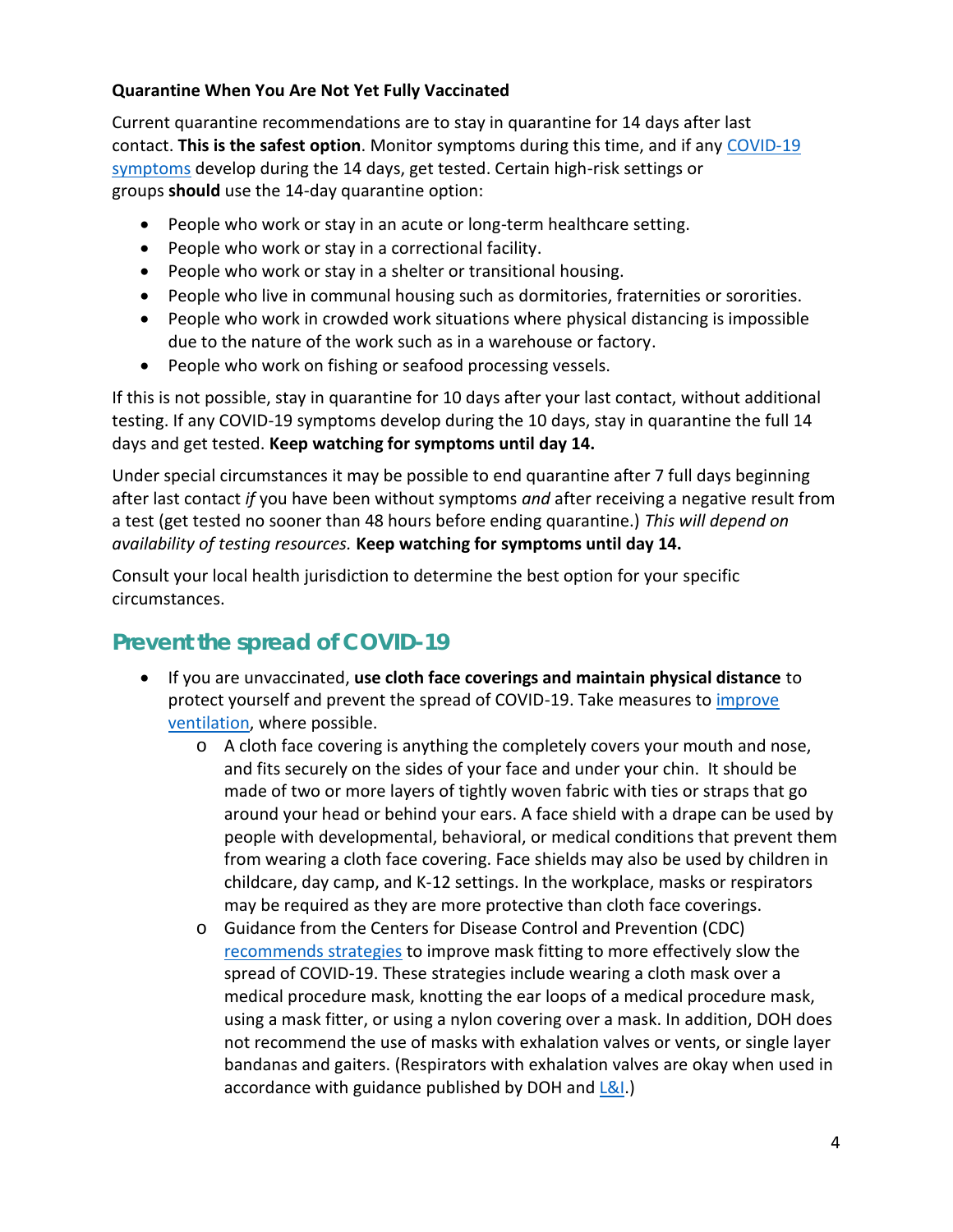- **Clean your hands often.** Wash hands with soap and water for at least 20 seconds. If soap and water are not available, use an alcohol-based hand sanitizer that contains at least 60% alcohol. Do not touch your face with unwashed hands.
- **Cover your coughs and sneezes**. Throw used tissues away and wash your hands.
- **Clean "high-touch" surfaces frequently**, like counters, tabletops, doorknobs, bathroom fixtures, toilets, phones, keyboards, tablets, and bedside tables. Use a household cleaning spray or wipe and follow the directions on the label.
- **Don't share personal items with anyone**, including dishes, drinking glasses, cups, eating utensils, towels, or bedding with people or pets in your home.

## **When You've Been Fully Vaccinated**

People are considered fully vaccinated:

- 2 weeks after their second dose in a 2-dose series, like the Pfizer or Moderna vaccines, or
- 2 weeks after a single-dose vaccine, like Johnson & Johnson's Janssen vaccine.

If it has been less than 2 weeks since your final dose, or if you still need to get your second dose, you are NOT fully protected. Keep taking all [prevention measures](https://www.cdc.gov/coronavirus/2019-ncov/prevent-getting-sick/prevention.html) until you are fully vaccinated.

Per [CDC recommendations,](https://www.cdc.gov/coronavirus/2019-ncov/vaccines/fully-vaccinated-guidance.html) people who are fully vaccinated no longer need to wear face coverings or physically distance outdoors or indoors, except in these settings:

- Health care settings like hospitals, long-term care, or doctor's offices
- Correctional facilities
- Homeless shelters
- Schools

The [federal order](https://www.cdc.gov/coronavirus/2019-ncov/travelers/face-masks-public-transportation.html) requiring masks on public transportation still applies.

Fully vaccinated individuals do not need to quarantine or get tested if identified as a close contact of someone who has COVID-19 unless symptomatic. If symptoms develop, follow [quarantine recommendations](https://www.doh.wa.gov/Emergencies/COVID19/CaseInvestigationsandContactTracing/IsolationandQuarantineforCOVID19) and [get tested.](https://www.doh.wa.gov/Emergencies/COVID19/TestingforCOVID19) Residents or employees of group settings, like a correctional or detention facility or group home, should quarantine and get tested if identified as a close contact regardless of vaccination status.

See the [DOH guidance on masks and](https://www.doh.wa.gov/Portals/1/Documents/1600/coronavirus/ClothFacemasks.pdf) face coverings for complete information on the current mandates and health orders in place.

Refer to L&I for current information on face covering requirements in the workplace. Businesses retain the right to require masks in their establishments for staff and/or customers, and to ask for proof of vaccination.

#### **More COVID-19 Information and Resources**

Stay up-to-date on the [current COVID-19 situation in Washington,](https://www.doh.wa.gov/Emergencies/Coronavirus) [Governor Inslee's](https://www.governor.wa.gov/office-governor/official-actions/proclamations)  [proclamations,](https://www.governor.wa.gov/office-governor/official-actions/proclamations) [symptoms,](https://www.doh.wa.gov/Emergencies/NovelCoronavirusOutbreak2020/FrequentlyAskedQuestions#what-are-symptoms) how [it spreads,](https://www.doh.wa.gov/Emergencies/NovelCoronavirusOutbreak2020/FrequentlyAskedQuestions#spread) and [how and when people should get tested.](https://www.doh.wa.gov/Emergencies/NovelCoronavirusOutbreak2020/TestingforCOVID19) See our [Frequently Asked Questions](https://www.doh.wa.gov/Emergencies/NovelCoronavirusOutbreak2020/FrequentlyAskedQuestions) for more information.